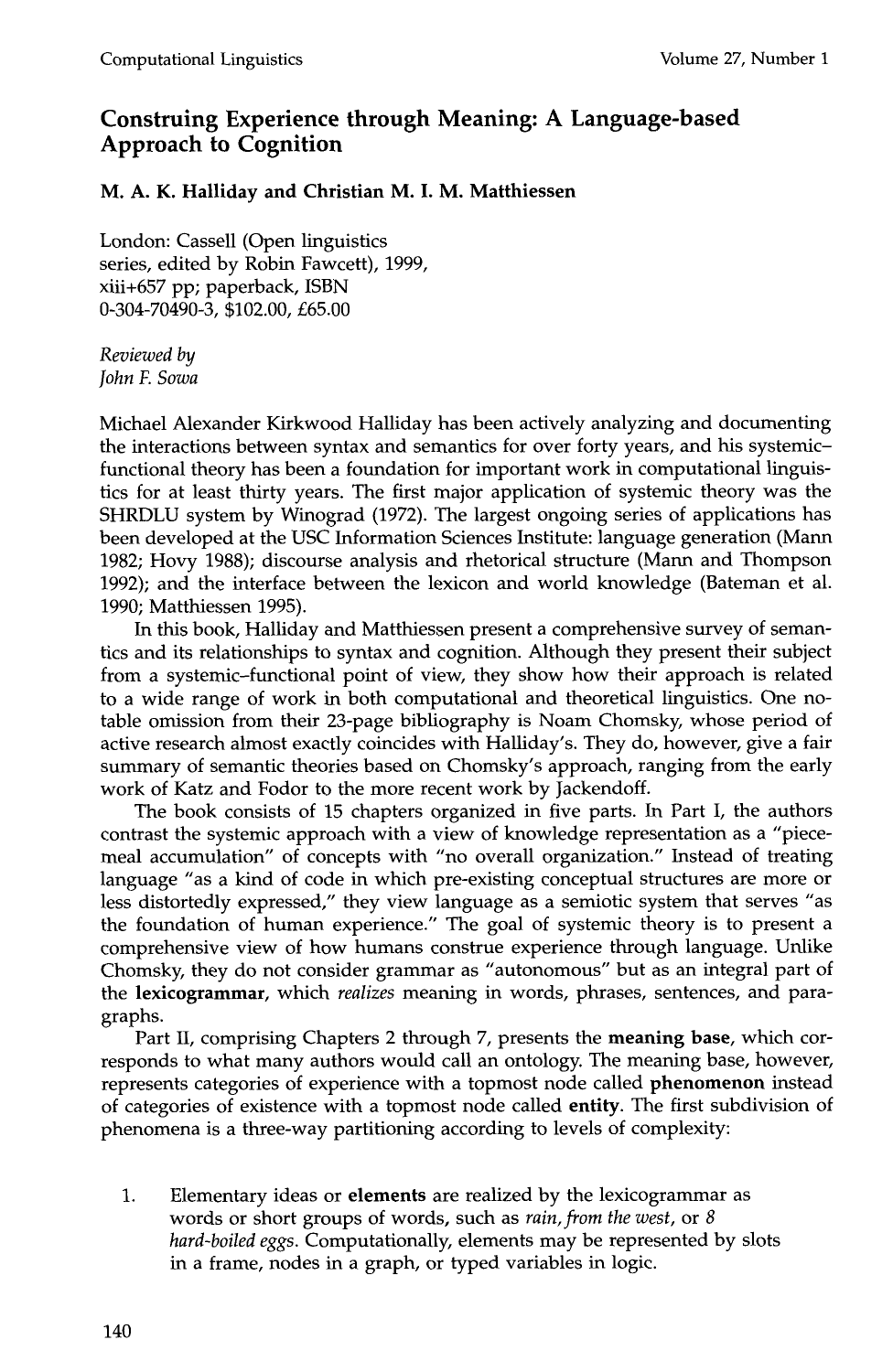- 2. Configurations of elements or figures are realized by phrases or clauses, such as *rain ending from the west* or *chop finely.* Computationally, a figure may be represented by various data structures, such as a frame, list, or graph.
- 3. Complexes of figures or sequences are realized by complex sentences or paragraphs, such as *Take 8 hard-boiled eggs, chop finely, mash with 3 tablespoons of soft butter, and add salt and pepper.* Computationally, a sequence could be represented by a network of frames, a list of lists, a graph of graphs, or structures of objects in an object-oriented language.

Each of these categories is further divided and subdivided by various distinctions, some dyadic and some triadic. Elements are classified as participant, circumstance, or process. Figures are classified by another triad of relational (being or having), material (doing or happening), and mental (sensing or saying). These categories are further elaborated and illustrated with numerous examples. To demonstrate the generality of the approach, Chapter 7 shows how the semantic categories realized in English can also be realized in Chinese and other languages.

Part III consists of two chapters that show how the theory can be implemented in a computational system for language generation, with examples of weather reports and cooking recipes. Part IV consists of three chapters that compare the theoretical and descriptive techniques of systemic-functional theory to other approaches. The concluding Part V consists of three chapters that apply systemic theory to an analysis of how humans construe experience through language. Chapter 14 has an intriguing analysis of the evolution of linguistic expressions from folk theories to scientific theories. Instead of drawing a sharp dichotomy between commonsense and scientific ways of thinking, the authors show how the basic linguistic mechanisms of abstraction and metaphor are used to systematize and formalize scientific language. Metaphor is fundamental to both science and poetry. The primary difference is that poets constantly strive to create novel metaphors, while scientists recycle, perfect, and build on the most successful of their colleagues' metaphors.

In summary, this book makes a strong case for the systemic approach as a fruitful alternative to Chomsky's view of autonomous syntax. The authors demonstrate that semantics has important structures that are cross-linguistic and formalizable. Although they present their data with the terminology, notation, and viewpoint of the systemicfunctional approach, their analyses, distinctions, and categories can be adapted to semantic theories based on other approaches.

The authors criticize the logic-based, model-theoretic approaches for their limited ontologies and neglect of important aspects of language, such as metaphor. Yet logicians recognize the need for richer ontologies, and many, if not most, would agree that semantics is the proper starting point for a study of natural language. The authors try to draw a sharp distinction between the deductive methods of logic and the method of inheritance used in frame-based systems. A logician, however, would reply that inheritance is the oldest of all rules of inference; it was introduced by Aristotle for syllogisms, and it is a derived rule in every modern system of logic. The methods of unification used in many logic-based systems implement inheritance in ways that are equivalent to or more general than frame systems. Rather than being a competitor, the systemic approach can be a valuable complement to the logic-based approaches.

The authors consider language as a semiotic system, but they only mention the dyadic version of semiotics developed by Saussure and linguists influenced by Saussure, such as Hjelmslev and Firth. Peirce analyzed the sign relation in greater depth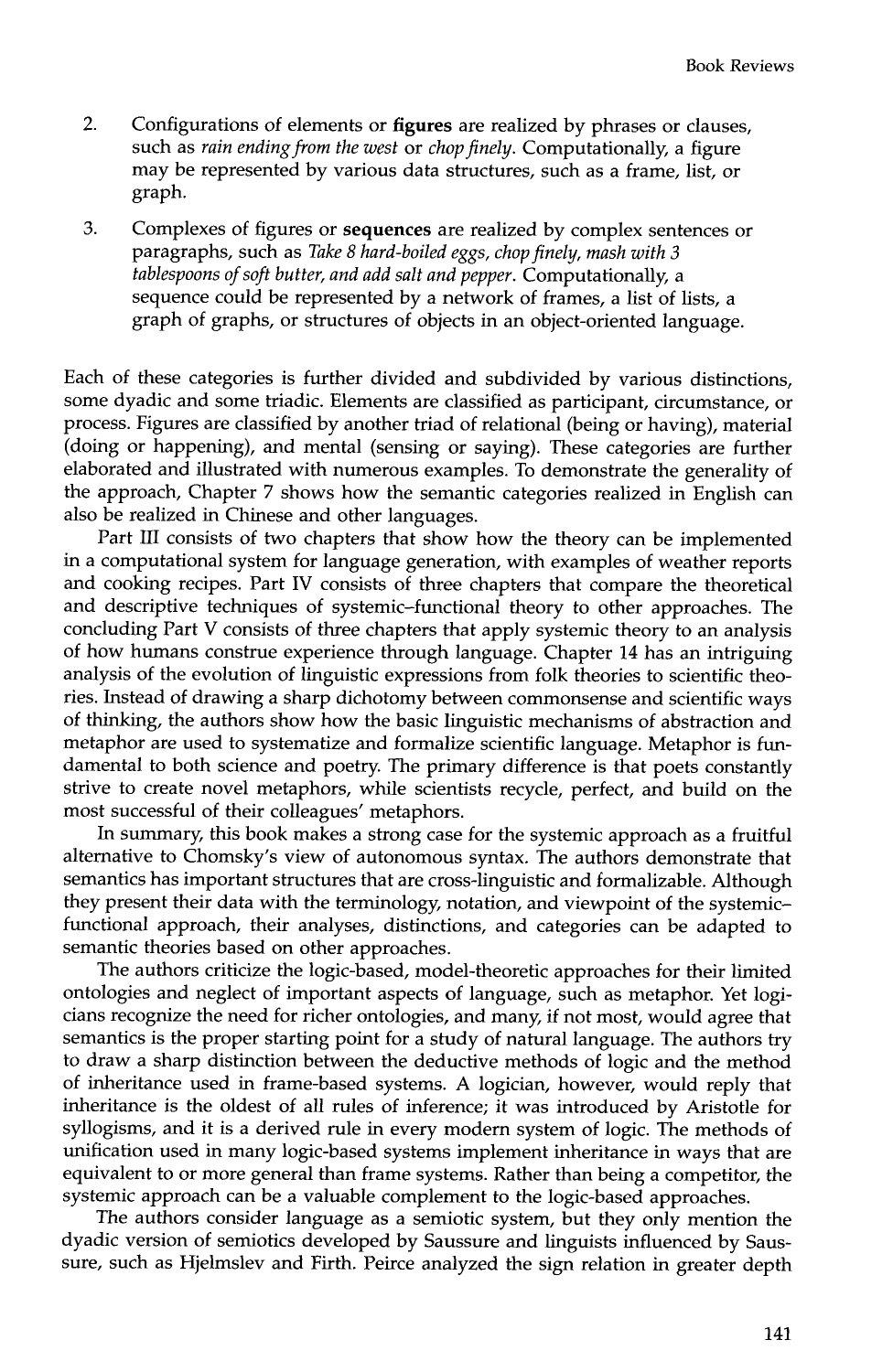than Saussure and emphasized its irreducible triadic nature. Although Halliday and Mattheissen never mention Peirce, they have rediscovered many of Peirce's triads in their systemic analysis (Peirce 1991-1998). Their choice of phenomenon as the most general category is an unconscious endorsement of Peirce's point that his categories were primarily phenomenological rather than ontological. The systemic triad of beinghaving, doing-happening, and sensing-saying corresponds to Peirce's fundamental triad of Quality, Reaction, and Representation. Most of the other triads in the systemic meaning base also have a strong Peircean flavor, and a more conscious application of Peirce's version of semiotics might help clarify and refine many of the triadic distinctions in the systemic approach.

Perhaps the least attractive feature of the book is its formatting. The authors used a conventional word processor to print camera-ready copy on A4 paper, which the publisher reproduced without change. The result is a heavy, unwieldy tome with a great deal of wasted paper, a generally unfinished appearance, but a price tag of \$102. With that price and format, the book is destined to sell very few copies, the authors will get little or nothing in royalties, the publisher's high price will seem to be justified, and a potentially important book will never be read by students who might profit from it. The book would get better distribution if the authors had simply put the electronic version on their Web site; better yet, professional societies such as the ACL should put books such as these on their Web sites.

### **References**

- Bateman, John A., Robert Kasper, Johanna Moore, and Richard Whitney. 1990. A general organization of knowledge for natural language processing: The Penman upper model. Research Report. Information Sciences Institute, University of Southern California, Marina del Rey.
- Hovy, Eduard H. 1988. *Generating Natural Language under Pragmatic Constraints.*  Lawrence Erlbaum, Hillsdale, NJ.
- Mann, William C. 1982. An overview of the Penman text generation system. Research Report 83-114. Information Sciences Institute, University of Southern

California, Marina del Rey.

Mann, William C., and Sandra A. Thompson, editors. 1992. *Discourse Description: Diverse Linguistic Analysis of a Fund-Raising Text.* Benjamins, Amsterdam.

- Matthiessen, Christian M. I. M. 1995. *Lexicogrammatical Cartography: English Systems.* International Language Sciences Publishers, Tokyo.
- Peirce, C. S. 1991-1998. *The Essential Peirce,*  volumes 1 and 2. Nathan Houser and Christian Kloesel, editors. Indiana University Press, Bloomington.
- Winograd, Terry 1972. *Understanding Natural Language.* Academic Press, New York.

*John E Sowa* worked for 30 years on research and development projects at IBM. Since then, he has been teaching, writing, and consulting. He has published and edited several books and numerous articles on knowledge representation, computational linguistics, and related areas of artificial intelligence. He is a Fellow of the AAAI, best known for his work on the theory of conceptual graphs and their application to natural language semantics. E-mail: sowa@bestweb.net; URL: www.bestweb.net / ~sowa / direct/.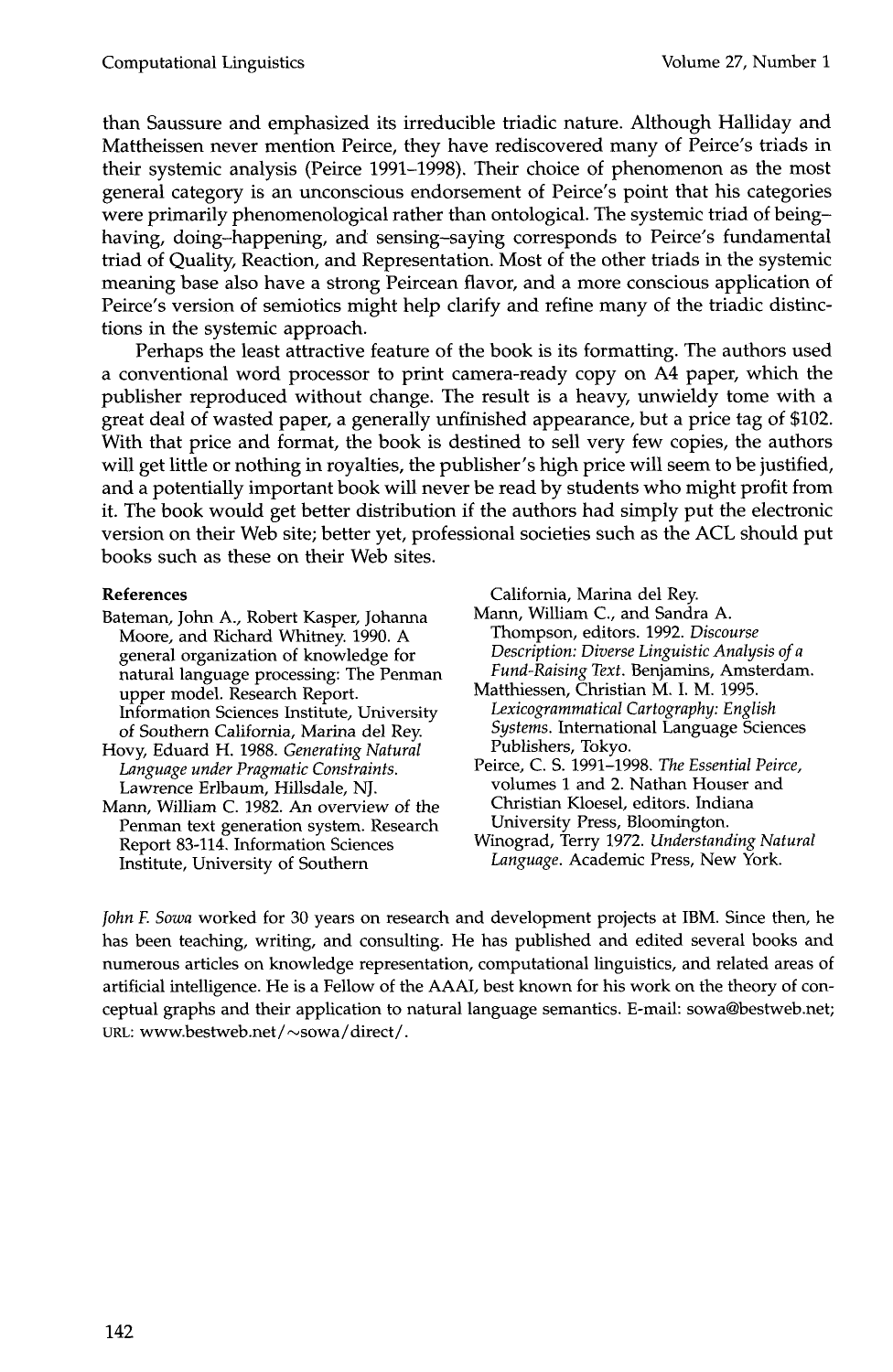# **Computing Meaning, volume 1**

## **Harry Bunt and Reinhard Muskens (editors)**

(Tilburg University)

Dordrecht: Kluwer Academic Publishers (Studies in linguistics and philosophy, edited by Gennaro Chierchia, Pauline Jacobson, and Francis J. Pelletier, volume 73), 1999, vi+360 pp; hardbound, ISBN 0-7923-6108-3, \$149.00, £93.00, Dfl 280.00

*Reviewed by Yoad Winter Technion--Israel Institute of Technology* 

Manipulating meanings of natural language texts and utterances is one of the main objectives of any large-scale NLP system. However, at present there is no general theory that explains what natural language meanings precisely are, and how they are to be effectively computed for purposes of practical NLP. Moreover, in the first place there is not even an overall agreement as to a general notion of "meaning" that is computationally relevant. Two prominent approaches to the question can be recognized.

- . The machine learning approach: In this view, meanings should be defined according to whatever representation practical NLP systems find useful. For instance, if a system is to extract travel information from free text, then meanings in this context can be defined as records in a database containing fields such as "destination", "time of arrival", "means of transportation", etc. Such a representation has to be defined ad hoc for any relevant purpose, but the mapping from natural language to this formal representation is performed automatically using general learning algorithms.
- 2. The formal semantics approach: According to this line, meanings are logical objects and should be manipulated using logical tools. Work in the formal-semantic school that developed from Montague grammar specifies the logically relevant parts of meaning and how to derive them from a natural language input, while the field of computational semantics deals with the algorithmic realization of these formal techniques as NLP systems.

The volume under review is a collection of 16 articles that adopt the second view as their starting point. In a clear and instructive introduction, the editors present an overview of the formal approach to the computation of meaning, illustrate it using a small calculus, and discuss a number of general problems for this approach. Of special importance is the ambiguity problem: the spurious multiplicity of meanings that even the most sophisticated syntactic and semantic theories derive. The construction of underspecified representations of meaning, which is one of the prominent techniques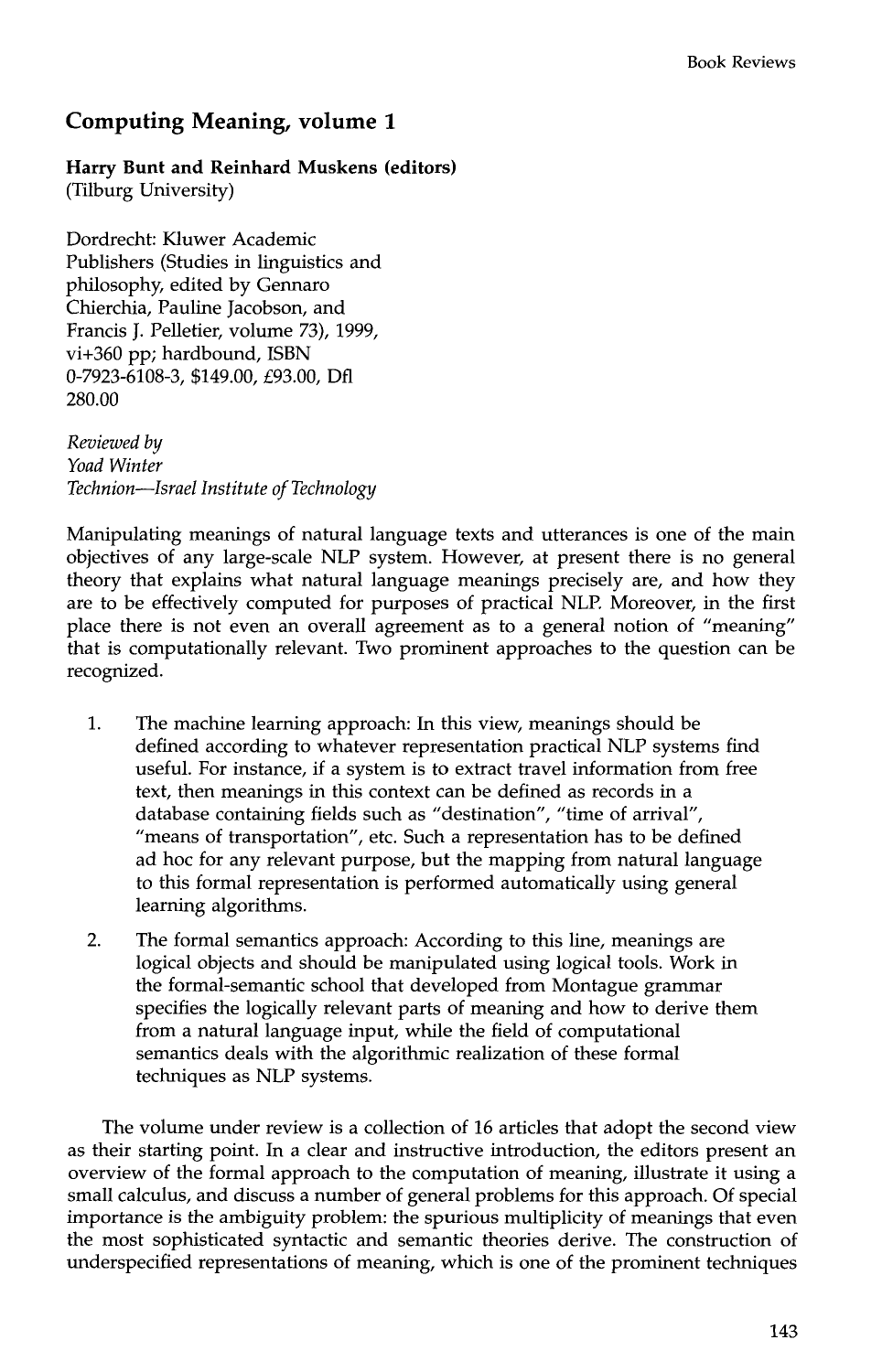for tackling the ambiguity problem, is addressed from different angles by five of the articles in the volume. Another prominent issue in computational semantics is the dynamic nature of many natural language phenomena, especially those related to anaphora and presupposition. Six articles in this volume address dynamic semantics from different perspectives. The other articles in the book deal with different topics in semantics: compositionality, speech events, belief utterances, motion verbs, and the interpretation of German compounds.

These topics are vast and highly varied, and a fair description of even the core ideas in these papers is impossible within the space limits of this review. (A good overview of the articles in this volume can be found in the introduction.) Many of the works have important implications for formal semantics or theoretical linguistics, but those papers that are most relevant for computational linguistics are those that succeed in extending an existing computational framework to treat phenomena that it had not previously handled. One such contribution is the paper by Richter and Sailer, who develop an underspecified semantics in HPSG. Of similar significance is an interesting paper by Van Genabith and Crouch, who give a semantics of crosssentential anaphora using LFG glue language semantics. Other papers would be of interest mainly to theoretical linguists or to logicians and philosophers of language. Good examples of works of the first kind are a paper by Ginzburg on ellipsis resolution and a paper by Stone and Hardt on the anaphoric properties of modals. Examples of more logically oriented papers are the contribution by Meyer Viol et al. on the use of epsilon terms for underspecified semantics and the paper by Asher and Fernando on underspecification using labeled representations. Although these works do not give algorithmic implementations of their ideas, they include enough formal details to make small but illustrative computer applications feasible. The book also contains two articles of a more programmatic nature: on underspecified semantics (by Pinkal) and on compositionality and minimum description length (by Zadrozny). These works and others would be of interest to any researcher occupied with problems of natural language semantics from a formal or computational perspective.

It is also important to make clear what the book does *not* include:

- It does not provide a unified framework. To understand many of the proposals in this book, the reader has to become familiar with a considerable number of notations, techniques, and theoretical standpoints, sometimes with no real justification for this variety.
- The book does not contain contributions that would be of direct relevance to the NLP engineer who is especially interested in the development of practical "real-world" applications.

In general, the editors did a good job in projecting a collection of works representing the state of the art in computational semantics. The book contains material that will be of value especially to experts in this field. However, most of the papers in the volume will also be relevant to researchers from other branches of computational linguistics who are interested in theoretical aspects of the computation of meaning in natural language.

### **Acknowledgment**

Work on this review was partly supported by a visit grant from NWO (the Netherlands Organization for Scientific Research).